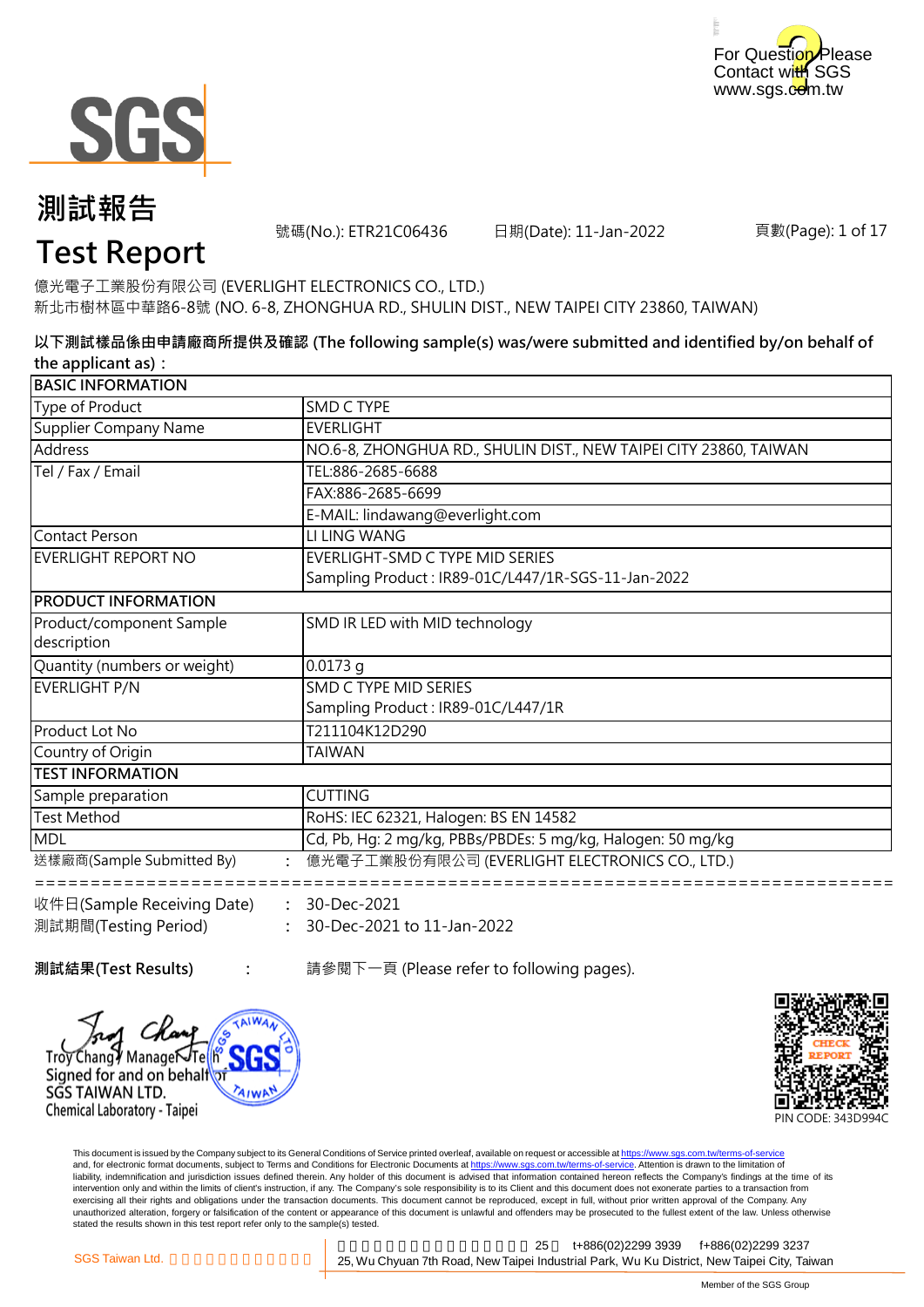

號碼(No.): ETR21C06436 日期(Date): 11-Jan-2022 頁數(Page): 2 of 17

### 億光電子工業股份有限公司 (EVERLIGHT ELECTRONICS CO., LTD.)

新北市樹林區中華路6-8號 (NO. 6-8, ZHONGHUA RD., SHULIN DIST., NEW TAIPEI CITY 23860, TAIWAN)

- **:** (1) 依據客戶指定,參考RoHS 2011/65/EU Annex II及其修訂指令(EU) 2015/863測試 **測試需求(Test Requested)** 鎘、鉛、汞、六價鉻、多溴聯苯、多溴聯苯醚, DBP, BBP, DEHP, DIBP。 (As specified by client, with reference to RoHS 2011/65/EU Annex II and amending Directive (EU) 2015/863 to determine Cadmium, Lead, Mercury, Cr(VI), PBBs, PBDEs, DBP, BBP, DEHP, DIBP contents in the submitted sample(s).)
	- (2) 依據客戶指定,測試 PAHs 及其他測項。 (As specified by client, to test PAHs and other item(s).)
	- **:** (1) 根據客戶所提供的樣品,其鎘、鉛、汞、六價鉻、多溴聯苯、多溴聯苯醚, DBP, BBP, DEHP, DIBP的測試結果符合RoHS 2011/65/EU Annex II暨其修訂指令(EU) 2015/863 之限值要求。 (Based on the performed tests on submitted sample(s), the test results of Cadmium, Lead, Mercury, Cr(VI), PBBs, PBDEs, DBP, BBP, DEHP, DIBP comply with the limits as set by RoHS Directive (EU) 2015/863 amending Annex II to Directive 2011/65/EU.)
		- (2) 根據客戶所提供的樣品,多環芳香烴測試結果符合德國產品安全委員會(AfPS) GS PAHs第 3 類 「其它產品」之限值要求。(Based upon the performed tests on the submitted sample(s), the test results of PAHs (15 items) comply with the limits of PAHs requirement (Category 3) 「Other consumer products」 as set by German Committee on Product Safety (AfPS) GS PAHs.)

### **測試部位敘述 (Test Part Description)**

No.1 **:** SMD C TYPE

### **測試結果 (Test Results)**

**結 論(Conclusion)**

| 測試項目                                                 | 測試方法                                                                                                                                            |       | <b>MDL</b> | 結果       | 限值      |
|------------------------------------------------------|-------------------------------------------------------------------------------------------------------------------------------------------------|-------|------------|----------|---------|
| (Test Items)                                         | (Method)                                                                                                                                        |       |            | (Result) | (Limit) |
|                                                      |                                                                                                                                                 |       |            | No.1     |         |
| 鎘 (Cd) (Cadmium (Cd)) (CAS No.:<br>$[7440 - 43 - 9]$ | mg/kg<br>參考IEC 62321-5: 2013, 以感應耦合電漿發射光<br>譜儀分析。(With reference to IEC 62321-5: 2013,<br>mg/kg<br>analysis was performed by ICP-OES.)          |       |            | n.d.     | 100     |
| 鉛 (Pb) (Lead (Pb)) (CAS No.: 7439-<br>$ 92-1\rangle$ |                                                                                                                                                 |       |            | n.d.     | 1000    |
| 汞 (Hg) (Mercury (Hg)) (CAS No.:<br>$[7439-97-6]$     | 参考IEC 62321-4: 2013+ AMD1: 2017, 以感應耦<br>合電漿發射光譜儀分析。(With reference to IEC<br>62321-4: 2013+ AMD1: 2017, analysis was<br>performed by ICP-OES.) | mg/kg |            | n.d      | 1000    |

This document is issued by the Company subject to its General Conditions of Service printed overleaf, available on request or accessible at https://www.sgs.com.tw/terms-of-service and, for electronic format documents, subject to Terms and Conditions for Electronic Documents at https://www.sgs.com.tw/terms-of-service. Attention is drawn to the limitation of liability, indemnification and jurisdiction issues defined therein. Any holder of this document is advised that information contained hereon reflects the Company's findings at the time of its intervention only and within the limits of client's instruction, if any. The Company's sole responsibility is to its Client and this document does not exonerate parties to a transaction from exercising all their rights and obligations under the transaction documents. This document cannot be reproduced, except in full, without prior written approval of the Company. Any unauthorized alteration, forgery or falsification of the content or appearance of this document is unlawful and offenders may be prosecuted to the fullest extent of the law. Unless otherwise stated the results shown in this test report refer only to the sample(s) tested.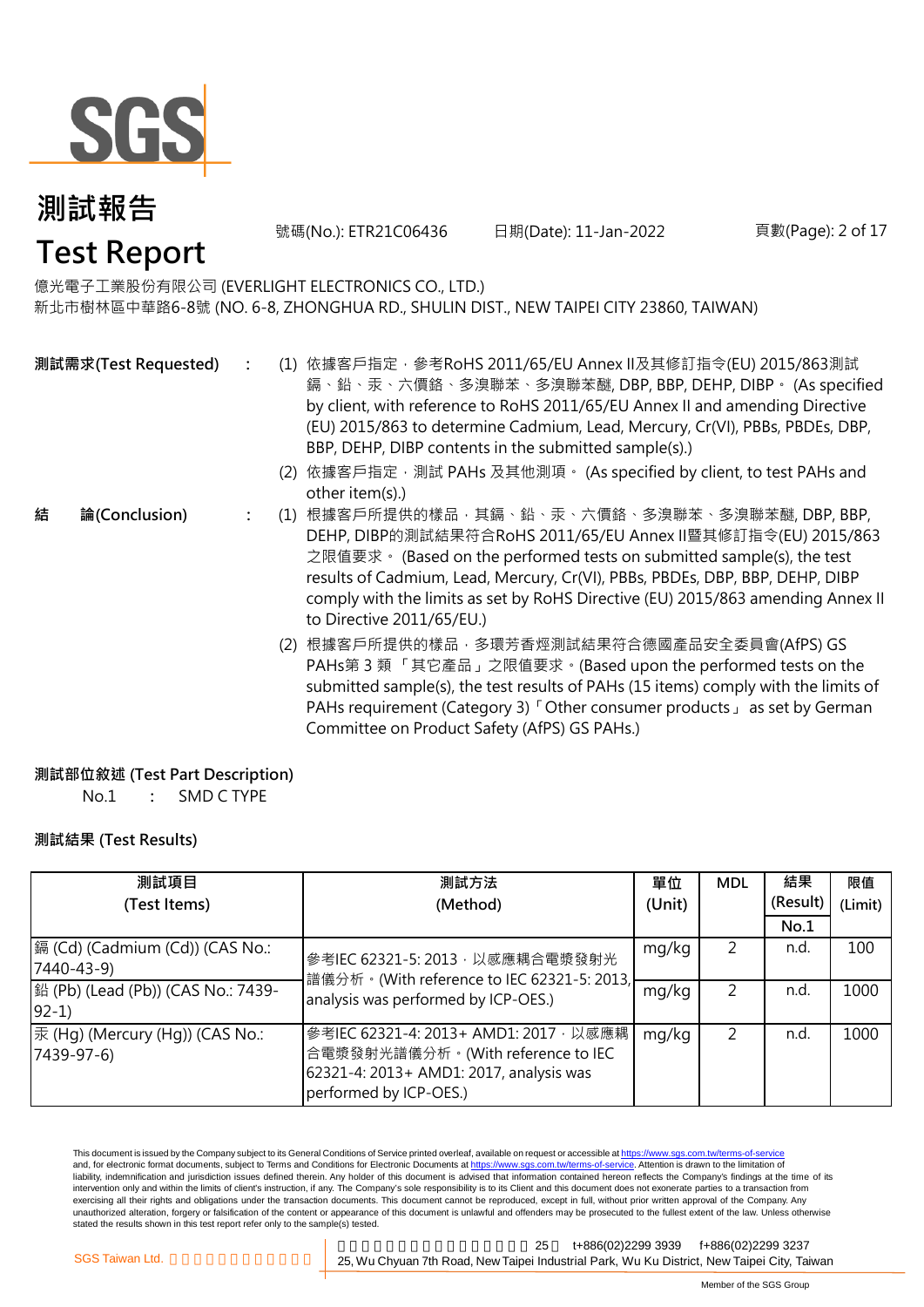

號碼(No.): ETR21C06436 日期(Date): 11-Jan-2022 頁數(Page): 3 of 17

億光電子工業股份有限公司 (EVERLIGHT ELECTRONICS CO., LTD.)

新北市樹林區中華路6-8號 (NO. 6-8, ZHONGHUA RD., SHULIN DIST., NEW TAIPEI CITY 23860, TAIWAN)

| 測試項目                             | 測試方法                                      | 單位     | <b>MDL</b>     | 結果       | 限值                       |
|----------------------------------|-------------------------------------------|--------|----------------|----------|--------------------------|
| (Test Items)                     | (Method)                                  | (Unit) |                | (Result) | (Limit)                  |
|                                  |                                           |        |                | No.1     |                          |
| 六價鉻 Cr(VI) (Hexavalent Chromium  | 參考IEC 62321-7-2: 2017, 以紫外光-可見光分光         | mg/kg  | 8              | n.d.     | 1000                     |
| Cr(VI)) (CAS No.: 18540-29-9)    | 光度計分析。(With reference to IEC 62321-7-2:   |        |                |          |                          |
|                                  | 2017, analysis was performed by UV-VIS.)  |        |                |          |                          |
| ·溴聯苯 (Monobromobiphenyl)         |                                           | mg/kg  | 5              | n.d.     |                          |
| 澳聯苯 (Dibromobiphenyl)            |                                           | mg/kg  | 5              | n.d.     | $\overline{\phantom{a}}$ |
| 三溴聯苯 (Tribromobiphenyl)          |                                           | mg/kg  | 5              | n.d.     |                          |
| 四溴聯苯 (Tetrabromobiphenyl)        |                                           | mg/kg  | 5              | n.d.     |                          |
| 五溴聯苯 (Pentabromobiphenyl)        |                                           | mg/kg  | 5              | n.d.     | $\equiv$                 |
| 六溴聯苯 (Hexabromobiphenyl)         |                                           | mg/kg  | 5              | n.d.     |                          |
| 七溴聯苯 (Heptabromobiphenyl)        |                                           | mg/kg  | 5              | n.d.     | $\equiv$                 |
| 八溴聯苯 (Octabromobiphenyl)         |                                           | mg/kg  | 5              | n.d.     | $\overline{a}$           |
| 九溴聯苯 (Nonabromobiphenyl)         |                                           | mg/kg  | 5              | n.d.     |                          |
| 十溴聯苯 (Decabromobiphenyl)         | 參考IEC 62321-6: 2015, 以氣相層析儀/質譜儀分          | mg/kg  | 5              | n.d.     | $\equiv$                 |
| 多溴聯苯總和 (Sum of PBBs)             | 析 · (With reference to IEC 62321-6: 2015, | mg/kg  | $\blacksquare$ | n.d.     | 1000                     |
| ·溴聯苯醚 (Monobromodiphenyl ether)  | analysis was performed by GC/MS.)         | mg/kg  | 5              | n.d.     |                          |
| 二溴聯苯醚 (Dibromodiphenyl ether)    |                                           | mg/kg  | 5              | n.d.     | $\blacksquare$           |
| 三溴聯苯醚 (Tribromodiphenyl ether)   |                                           | mg/kg  | 5              | n.d.     | $\blacksquare$           |
| 四溴聯苯醚 (Tetrabromodiphenyl ether) |                                           | mg/kg  | 5              | n.d.     |                          |
| 五溴聯苯醚 (Pentabromodiphenyl ether) |                                           | mg/kg  | 5              | n.d.     | $\overline{\phantom{a}}$ |
| 六溴聯苯醚 (Hexabromodiphenyl ether)  |                                           | mg/kg  | 5              | n.d.     |                          |
| 七溴聯苯醚 (Heptabromodiphenyl ether) |                                           | mg/kg  | 5              | n.d.     | $\equiv$                 |
| 八溴聯苯醚 (Octabromodiphenyl ether)  |                                           | mg/kg  | 5              | n.d.     | $\sim$                   |
| 九溴聯苯醚 (Nonabromodiphenyl ether)  |                                           | mg/kg  | 5              | n.d.     |                          |
| 十溴聯苯醚 (Decabromodiphenyl ether)  |                                           | mg/kg  | 5              | n.d.     | $\overline{a}$           |
| 多溴聯苯醚總和 (Sum of PBDEs)           |                                           | mg/kg  |                | n.d.     | 1000                     |

This document is issued by the Company subject to its General Conditions of Service printed overleaf, available on request or accessible at <u>https://www.sgs.com.tw/terms-of-service</u><br>and, for electronic format documents, su liability, indemnification and jurisdiction issues defined therein. Any holder of this document is advised that information contained hereon reflects the Company's findings at the time of its intervention only and within the limits of client's instruction, if any. The Company's sole responsibility is to its Client and this document does not exonerate parties to a transaction from exercising all their rights and obligations under the transaction documents. This document cannot be reproduced, except in full, without prior written approval of the Company. Any<br>unauthorized alteration, forgery or falsif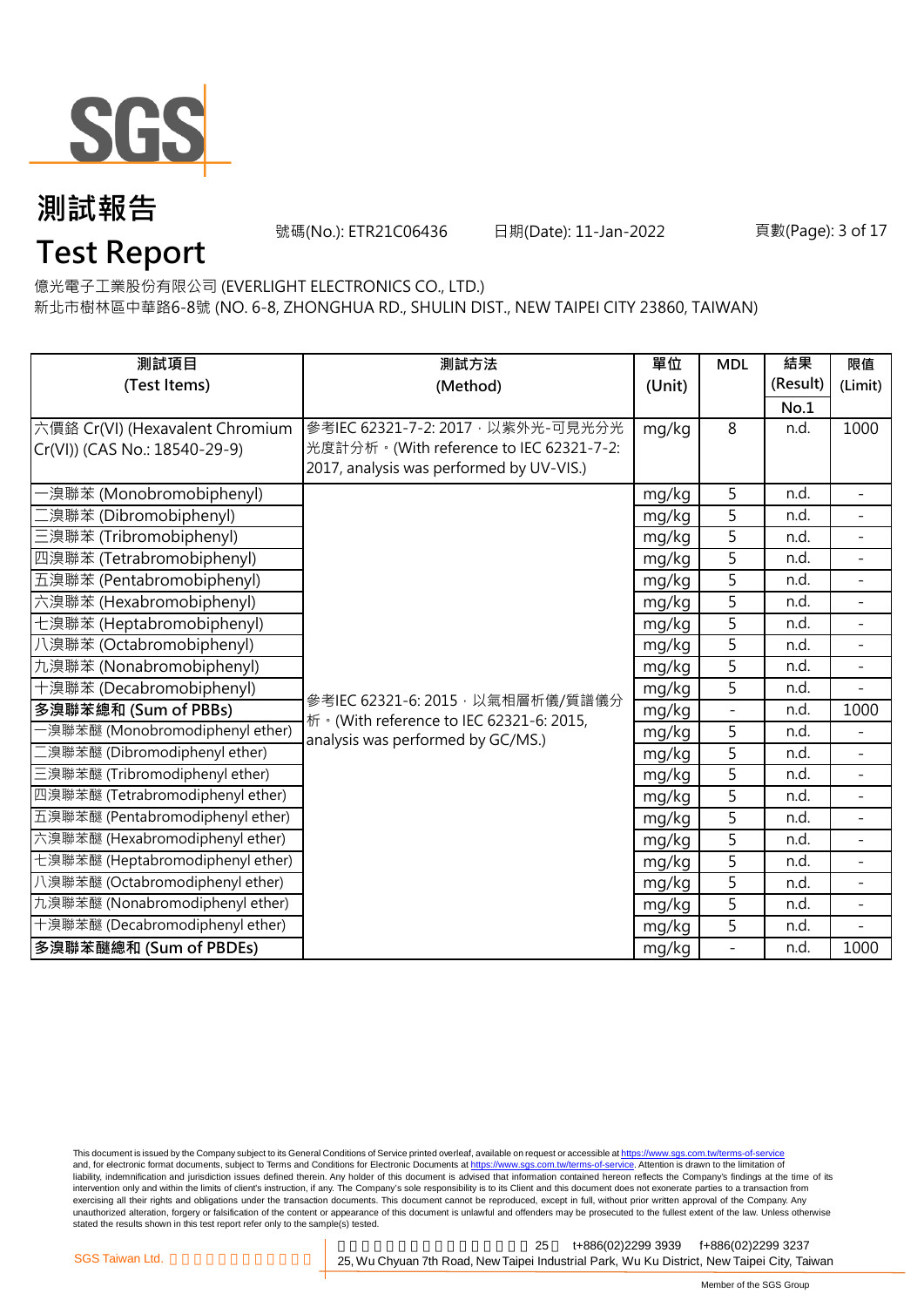

號碼(No.): ETR21C06436 日期(Date): 11-Jan-2022 頁數(Page): 4 of 17

億光電子工業股份有限公司 (EVERLIGHT ELECTRONICS CO., LTD.)

新北市樹林區中華路6-8號 (NO. 6-8, ZHONGHUA RD., SHULIN DIST., NEW TAIPEI CITY 23860, TAIWAN)

| 測試項目                                   | 測試方法                                      | 單位     | <b>MDL</b> | 結果       | 限值      |
|----------------------------------------|-------------------------------------------|--------|------------|----------|---------|
| (Test Items)                           | (Method)                                  | (Unit) |            | (Result) | (Limit) |
|                                        |                                           |        |            | No.1     |         |
| 鄰苯二甲酸丁苯甲酯 (BBP) (Butyl                 | 參考IEC 62321-8: 2017, 以氣相層析儀/質譜儀分          | mg/kg  | 50         | n.d.     | 1000    |
| benzyl phthalate (BBP)) (CAS No.: 85-  | 桥 · (With reference to IEC 62321-8: 2017, |        |            |          |         |
| $68-7)$                                | analysis was performed by GC/MS.)         |        |            |          |         |
| 鄰苯二甲酸二丁酯 (DBP) (Dibutyl                | 參考IEC 62321-8: 2017 · 以氣相層析儀/質譜儀分         | mg/kg  | 50         | n.d.     | 1000    |
| phthalate (DBP)) (CAS No.: 84-74-2)    | 桥 · (With reference to IEC 62321-8: 2017, |        |            |          |         |
|                                        | analysis was performed by GC/MS.)         |        |            |          |         |
| 鄰苯二甲酸二(2-乙基己基)酯 (DEHP)                 | 參考IEC 62321-8: 2017, 以氣相層析儀/質譜儀分          | mg/kg  | 50         | n.d.     | 1000    |
| (Di-(2-ethylhexyl) phthalate (DEHP))   | 桥 · (With reference to IEC 62321-8: 2017, |        |            |          |         |
| (CAS No.: 117-81-7)                    | analysis was performed by GC/MS.)         |        |            |          |         |
| 鄰苯二甲酸二異丁酯 (DIBP) (Diisobutyl           | 參考IEC 62321-8: 2017, 以氣相層析儀/質譜儀分          | mg/kg  | 50         | n.d.     | 1000    |
| phthalate (DIBP)) (CAS No.: 84-69-5)   | 桥 · (With reference to IEC 62321-8: 2017, |        |            |          |         |
|                                        | analysis was performed by GC/MS.)         |        |            |          |         |
| 鄰苯二甲酸二異癸酯 (DIDP)                       | 參考IEC 62321-8: 2017 · 以氣相層析儀/質譜儀分         | mg/kg  | 50         | n.d.     |         |
| (Diisodecyl phthalate (DIDP)) (CAS     | 析 · (With reference to IEC 62321-8: 2017, |        |            |          |         |
| No.: 26761-40-0, 68515-49-1)           | analysis was performed by GC/MS.)         |        |            |          |         |
| 鄰苯二甲酸二異壬酯 (DINP)                       | 參考IEC 62321-8: 2017 · 以氣相層析儀/質譜儀分         | mg/kg  | 50         | n.d.     |         |
| (Diisononyl phthalate (DINP)) (CAS     | 桥 · (With reference to IEC 62321-8: 2017, |        |            |          |         |
| No.: 28553-12-0, 68515-48-0)           | analysis was performed by GC/MS.)         |        |            |          |         |
| 鄰苯二甲酸二正辛酯 (DNOP) (Di-n-                | 參考IEC 62321-8: 2017, 以氣相層析儀/質譜儀分          | mg/kg  | 50         | n.d.     |         |
| octyl phthalate (DNOP)) (CAS No.:      | 析 · (With reference to IEC 62321-8: 2017, |        |            |          |         |
| $117 - 84 - 0$                         | analysis was performed by GC/MS.)         |        |            |          |         |
| 鄰苯二甲酸二正戊酯 (DNPP) (Di-n-                | 參考IEC 62321-8: 2017, 以氣相層析儀/質譜儀分          | mg/kg  | 50         | n.d.     |         |
| pentyl phthalate (DNPP)) (CAS No.:     | 桥 · (With reference to IEC 62321-8: 2017, |        |            |          |         |
| $131 - 18 - 0$                         | analysis was performed by GC/MS.)         |        |            |          |         |
| 鄰苯二甲酸二正己酯 (DNHP) (Di-n-                | 參考IEC 62321-8: 2017, 以氣相層析儀/質譜儀分          | mg/kg  | 50         | n.d.     |         |
| hexyl phthalate (DNHP)) (CAS No.:      | 析 · (With reference to IEC 62321-8: 2017, |        |            |          |         |
| $84 - 75 - 3$                          | analysis was performed by GC/MS.)         |        |            |          |         |
| 鄰苯二甲酸雙(2-甲氧基乙基)酯 (DMEP)                | 參考IEC 62321-8: 2017, 以氣相層析儀/質譜儀分          | mg/kg  | 50         | n.d.     |         |
| (Bis(2-methoxyethyl) phthalate (DMEP)) | 析 · (With reference to IEC 62321-8: 2017, |        |            |          |         |
| (CAS No.: 117-82-8)                    | analysis was performed by GC/MS.)         |        |            |          |         |

This document is issued by the Company subject to its General Conditions of Service printed overleaf, available on request or accessible at <u>https://www.sgs.com.tw/terms-of-service</u><br>and, for electronic format documents, su liability, indemnification and jurisdiction issues defined therein. Any holder of this document is advised that information contained hereon reflects the Company's findings at the time of its intervention only and within the limits of client's instruction, if any. The Company's sole responsibility is to its Client and this document does not exonerate parties to a transaction from exercising all their rights and obligations under the transaction documents. This document cannot be reproduced, except in full, without prior written approval of the Company. Any<br>unauthorized alteration, forgery or falsif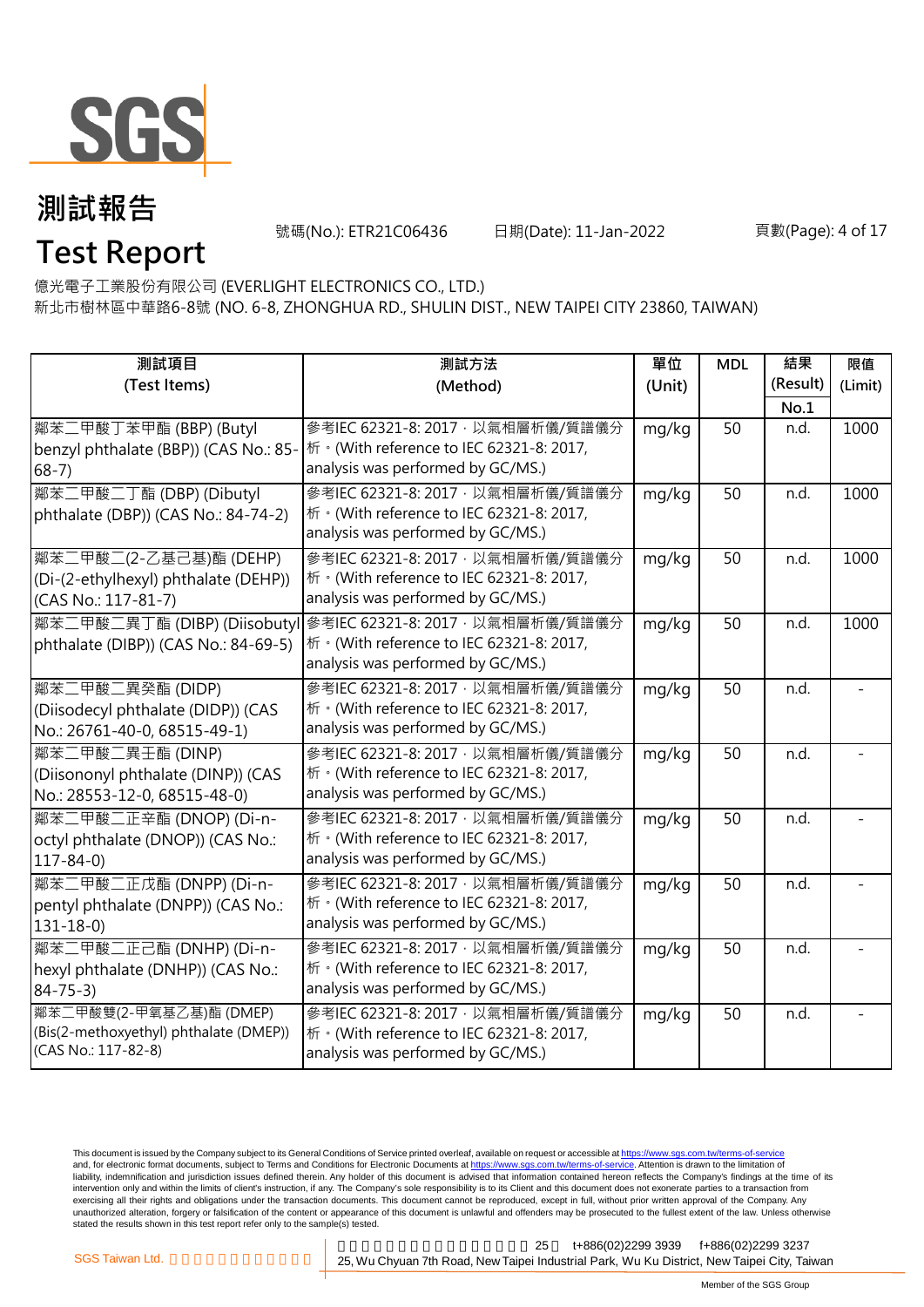

號碼(No.): ETR21C06436 日期(Date): 11-Jan-2022 頁數(Page): 5 of 17

億光電子工業股份有限公司 (EVERLIGHT ELECTRONICS CO., LTD.)

新北市樹林區中華路6-8號 (NO. 6-8, ZHONGHUA RD., SHULIN DIST., NEW TAIPEI CITY 23860, TAIWAN)

| 測試項目                                                                                                                                                                                                                                                                     | 測試方法                                                                                                                  | 單位    | <b>MDL</b>     | 結果       | 限值      |
|--------------------------------------------------------------------------------------------------------------------------------------------------------------------------------------------------------------------------------------------------------------------------|-----------------------------------------------------------------------------------------------------------------------|-------|----------------|----------|---------|
| (Test Items)                                                                                                                                                                                                                                                             | (Method)                                                                                                              |       |                | (Result) | (Limit) |
|                                                                                                                                                                                                                                                                          |                                                                                                                       |       |                | No.1     |         |
| 六溴環十二烷及所有主要被辨別出的異構物<br>(HBCDD) (α- HBCDD, β- HBCDD, γ- HBCDD)<br>(Hexabromocyclododecane (HBCDD) and all<br>major diastereoisomers identified ( $\alpha$ -<br>HBCDD, β- HBCDD, γ- HBCDD)) (CAS No.:<br>25637-99-4, 3194-55-6 (134237-51-7,<br>134237-50-6, 134237-52-8)) | 參考IEC 62321: 2008, 以氣相層析儀/質譜儀分<br>桥 · (With reference to IEC 62321: 2008, analysis<br>was performed by GC/MS.)        | mg/kg | 5              | n.d.     |         |
| 氟 (F) (Fluorine (F)) (CAS No.: 14762-<br>$94-8$                                                                                                                                                                                                                          | 參考BS EN 14582: 2016, 以離子層析儀分析。<br>(With reference to BS EN 14582: 2016, analysis<br>was performed by IC.)             | mg/kg | 50             | 74.9     |         |
| 氯(Cl) (Chlorine (Cl)) (CAS No.:<br>$22537 - 15 - 1$                                                                                                                                                                                                                      | 參考BS EN 14582: 2016, 以離子層析儀分析。<br>(With reference to BS EN 14582: 2016, analysis<br>was performed by IC.)             | mg/kg | 50             | n.d.     |         |
| 溴 (Br) (Bromine (Br)) (CAS No.:<br>$10097 - 32 - 2$                                                                                                                                                                                                                      | 參考BS EN 14582: 2016, 以離子層析儀分析。<br>(With reference to BS EN 14582: 2016, analysis<br>was performed by IC.)             | mg/kg | 50             | n.d.     |         |
| 碘 (I) (lodine (I)) (CAS No.: 14362-44-<br> 8)                                                                                                                                                                                                                            | 參考BS EN 14582: 2016, 以離子層析儀分析。<br>(With reference to BS EN 14582: 2016, analysis<br>was performed by IC.)             | mg/kg | 50             | n.d.     |         |
| 全氟辛烷磺酸及其鹽類 (PFOS and its<br>salts) (CAS No.: 1763-23-1 and its<br>salts)                                                                                                                                                                                                 | 參考CEN/TS 15968: 2010, 以液相層析串聯質譜<br>儀分析。(With reference to CEN/TS 15968:<br>2010, analysis was performed by LC/MS/MS.) | mg/kg | 0.01           | n.d.     |         |
| 全氟辛酸及其鹽類 (PFOA and its salts)<br>(CAS No.: 335-67-1 and its salts)                                                                                                                                                                                                       | 參考CEN/TS 15968: 2010, 以液相層析串聯質譜<br>儀分析。(With reference to CEN/TS 15968:<br>2010, analysis was performed by LC/MS/MS.) | mg/kg | 0.01           | n.d.     |         |
| 鈹 (Be) (Beryllium (Be)) (CAS No.:<br>7440-41-7)                                                                                                                                                                                                                          | 參考US EPA 3052: 1996, 以感應耦合電漿發射光<br>譜儀分析。(With reference to US EPA 3052:<br>1996, analysis was performed by ICP-OES.)  | mg/kg | $\overline{2}$ | n.d.     |         |

This document is issued by the Company subject to its General Conditions of Service printed overleaf, available on request or accessible at <u>https://www.sgs.com.tw/terms-of-service</u><br>and, for electronic format documents, su liability, indemnification and jurisdiction issues defined therein. Any holder of this document is advised that information contained hereon reflects the Company's findings at the time of its intervention only and within the limits of client's instruction, if any. The Company's sole responsibility is to its Client and this document does not exonerate parties to a transaction from exercising all their rights and obligations under the transaction documents. This document cannot be reproduced, except in full, without prior written approval of the Company. Any<br>unauthorized alteration, forgery or falsif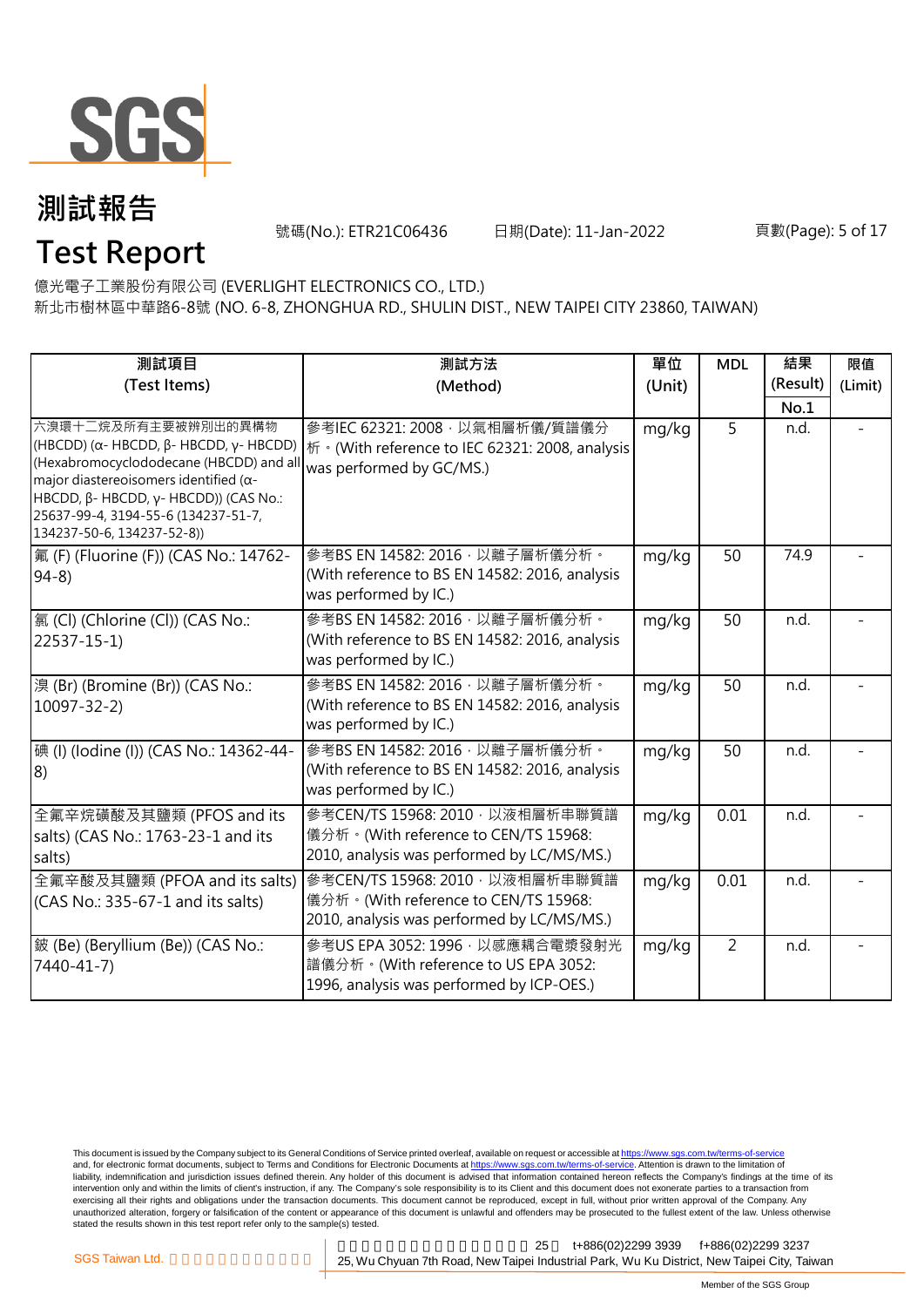

號碼(No.): ETR21C06436 日期(Date): 11-Jan-2022 頁數(Page): 6 of 17

億光電子工業股份有限公司 (EVERLIGHT ELECTRONICS CO., LTD.)

新北市樹林區中華路6-8號 (NO. 6-8, ZHONGHUA RD., SHULIN DIST., NEW TAIPEI CITY 23860, TAIWAN)

| 測試項目                                                          | 測試方法                                                                              | 單位     | <b>MDL</b>               | 結果               | 限值       |
|---------------------------------------------------------------|-----------------------------------------------------------------------------------|--------|--------------------------|------------------|----------|
| (Test Items)                                                  | (Method)                                                                          | (Unit) |                          | (Result)<br>No.1 | (Limit)  |
| 多環芳香烴 (Polycyclic Aromatic                                    |                                                                                   |        |                          |                  |          |
| Hydrocarbons) (PAHs)<br>苯駢(a)芘 (Benzo[a]pyrene) (CAS No.: 50- |                                                                                   | mg/kg  | 0.2                      | n.d.             | Δ        |
| $32-8$                                                        |                                                                                   |        |                          |                  |          |
| 苯駢(e)芘 (Benzo[e]pyrene) (CAS No.:<br>$192 - 97 - 2$           |                                                                                   | mg/kg  | 0.2                      | n.d.             | Δ        |
| 苯駢蒽 (Benzo[a]anthracene) (CAS No.:<br>$56 - 55 - 3$           |                                                                                   | mg/kg  | 0.2                      | n.d.             | Δ        |
| 苯(b)苯駢芴 (Benzo[b]fluoranthene) (CAS<br>No.: 205-99-2)         |                                                                                   | mg/kg  | 0.2                      | n.d.             | Δ        |
| 苯(j)苯駢芴 (Benzo[j]fluoranthene) (CAS<br>No.: 205-82-3)         |                                                                                   | mg/kg  | 0.2                      | n.d.             | Δ        |
| 苯(k)苯駢芴 (Benzo[k]fluoranthene) (CAS<br>No.: 207-08-9)         |                                                                                   | mg/kg  | 0.2                      | n.d.             | Δ        |
| 蔰 (Chrysene) (CAS No.: 218-01-9)                              | 參考AfPS GS 2019:01 PAK, 以氣相層析儀/質譜儀<br>分析 · (With reference to AfPS GS 2019:01 PAK, | mg/kg  | 0.2                      | n.d.             | Δ        |
| 二苯駢蒽 (Dibenzo[a,h]anthracene) (CAS<br>No.: 53-70-3)           | analysis was performed by GC/MS.)                                                 | mg/kg  | 0.2                      | n.d.             | Δ        |
| 苯駢苝 (Benzo[g,h,i]perylene) (CAS No.:<br>$191 - 24 - 2)$       |                                                                                   | mg/kg  | 0.2                      | n.d.             | $\Delta$ |
| 茚酮芘 (Indeno[1,2,3-c,d]pyrene) (CAS<br>No.: 193-39-5)          |                                                                                   | mg/kg  | 0.2                      | n.d.             | Δ        |
| 蒽 (Anthracene) (CAS No.: 120-12-7)                            |                                                                                   | mg/kg  | 0.2                      | n.d.             | Δ        |
| 苯駢芴 (Fluoranthene) (CAS No.: 206-44-<br>(0)                   |                                                                                   | mg/kg  | 0.2                      | n.d.             | Δ        |
| 菲 (Phenanthrene) (CAS No.: 85-01-8)                           |                                                                                   | mg/kg  | 0.2                      | n.d.             | $\Delta$ |
| 芘 (Pyrene) (CAS No.: 129-00-0)                                |                                                                                   | mg/kg  | 0.2                      | n.d.             | Δ        |
| 萘 (Naphthalene) (CAS No.: 91-20-3)                            |                                                                                   | mg/kg  | 0.2                      | n.d.             | Δ        |
| 多環芳香烴15項總和 (Sum of 15 PAHs)                                   |                                                                                   | mg/kg  | $\overline{\phantom{a}}$ | n.d.             | Δ        |

This document is issued by the Company subject to its General Conditions of Service printed overleaf, available on request or accessible at <u>https://www.sgs.com.tw/terms-of-service</u><br>and, for electronic format documents, su liability, indemnification and jurisdiction issues defined therein. Any holder of this document is advised that information contained hereon reflects the Company's findings at the time of its intervention only and within the limits of client's instruction, if any. The Company's sole responsibility is to its Client and this document does not exonerate parties to a transaction from exercising all their rights and obligations under the transaction documents. This document cannot be reproduced, except in full, without prior written approval of the Company. Any<br>unauthorized alteration, forgery or falsif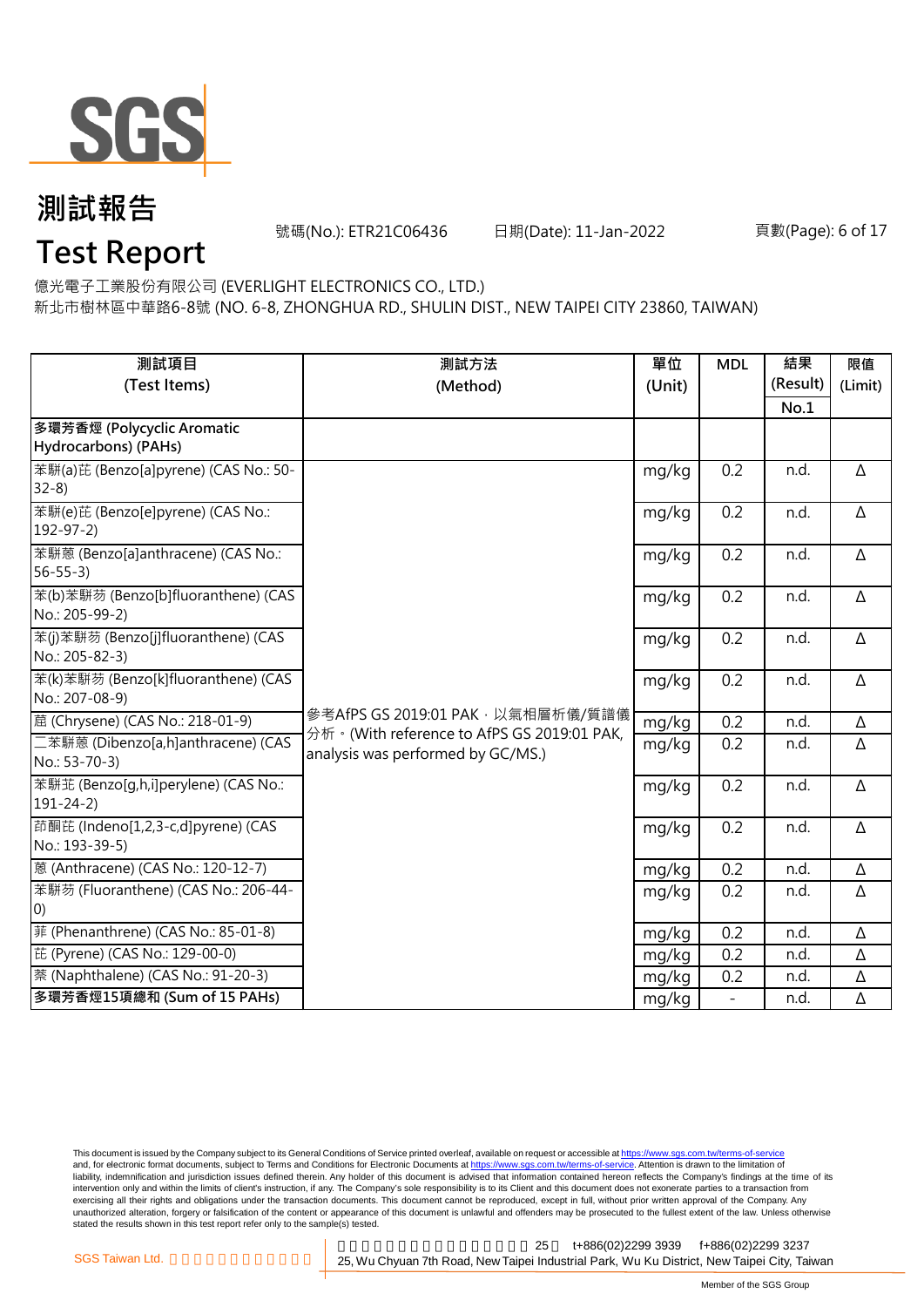

號碼(No.): ETR21C06436 日期(Date): 11-Jan-2022 頁數(Page): 7 of 17

### 億光電子工業股份有限公司 (EVERLIGHT ELECTRONICS CO., LTD.)

新北市樹林區中華路6-8號 (NO. 6-8, ZHONGHUA RD., SHULIN DIST., NEW TAIPEI CITY 23860, TAIWAN)

### **備註(Note):**

- 1. mg/kg = ppm;0.1wt% = 1000ppm
- 2. MDL = Method Detection Limit (方法偵測極限值)
- 3. n.d. = Not Detected (未檢出) ; 小於MDL / Less than MDL
- 4. "-" = Not Regulated (無規格值)
- 5. 符合性結果之判定係以測試結果與限值做比較。(The statement of compliance conformity is based on comparison of testing results and limits.)

This document is issued by the Company subject to its General Conditions of Service printed overleaf, available on request or accessible at https://www.sgs.com.tw/terms-of-service and, for electronic format documents, subject to Terms and Conditions for Electronic Documents at https://www.sgs.com.tw/terms-of-service. Attention is drawn to the limitation of liability, indemnification and jurisdiction issues defined therein. Any holder of this document is advised that information contained hereon reflects the Company's findings at the time of its intervention only and within the limits of client's instruction, if any. The Company's sole responsibility is to its Client and this document does not exonerate parties to a transaction from exercising all their rights and obligations under the transaction documents. This document cannot be reproduced, except in full, without prior written approval of the Company. Any<br>unauthorized alteration, forgery or falsif stated the results shown in this test report refer only to the sample(s) tested.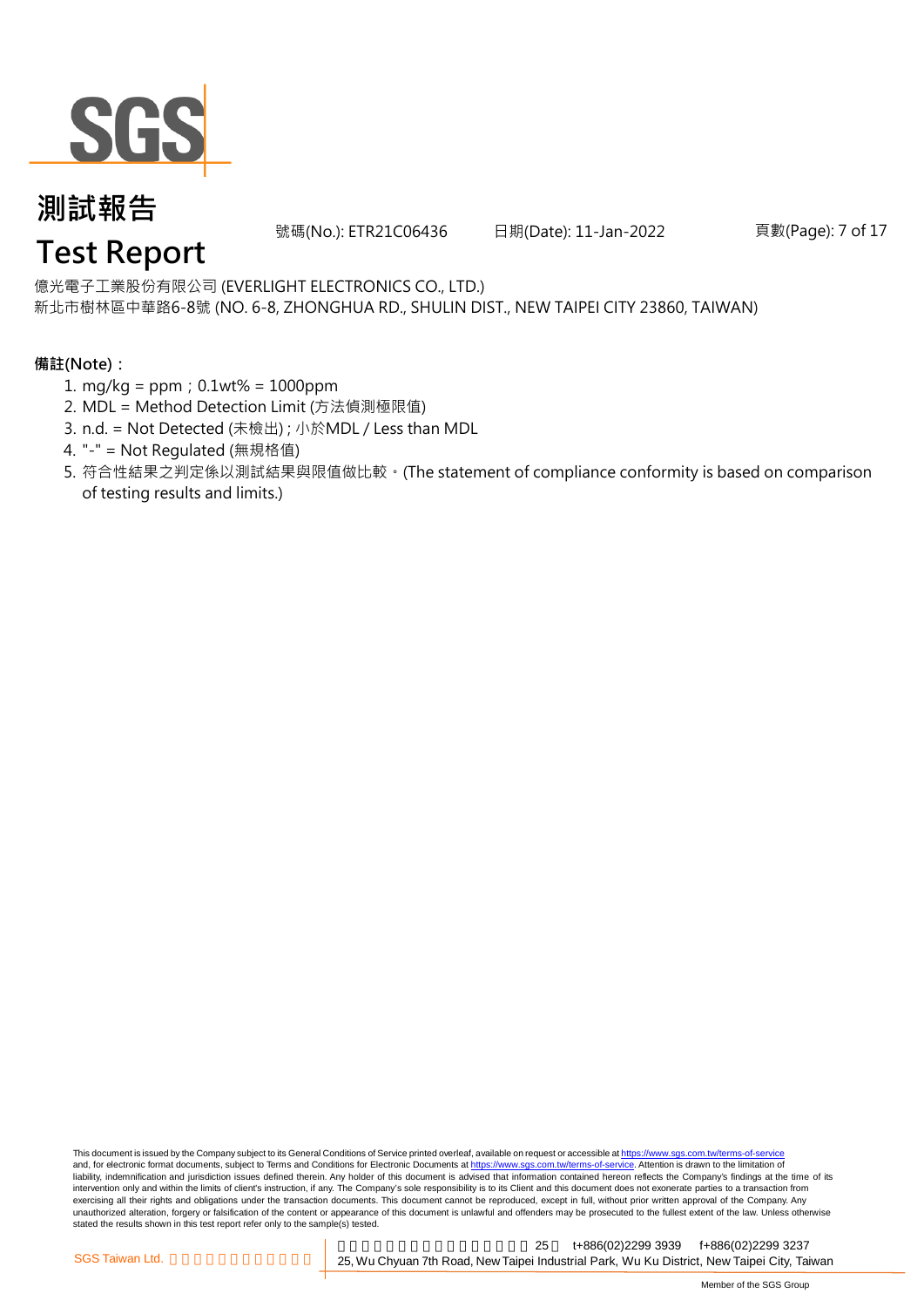

號碼(No.): ETR21C06436 日期(Date): 11-Jan-2022 頁數(Page): 8 of 17

億光電子工業股份有限公司 (EVERLIGHT ELECTRONICS CO., LTD.)

新北市樹林區中華路6-8號 (NO. 6-8, ZHONGHUA RD., SHULIN DIST., NEW TAIPEI CITY 23860, TAIWAN)

#### Δ **德國產品安全委員會(AfPS): GS PAHs 要求 AfPS (German commission for Product Safety): GS PAHs requirements**

|                                 | 第1類(Category 1)                                                                                                                                                                                                           |                                                                                                                                                                                                     | 第 2 類(Category 2)                 |                                                                                                                                                                                      | 第3類(Category 3)                                |  |  |
|---------------------------------|---------------------------------------------------------------------------------------------------------------------------------------------------------------------------------------------------------------------------|-----------------------------------------------------------------------------------------------------------------------------------------------------------------------------------------------------|-----------------------------------|--------------------------------------------------------------------------------------------------------------------------------------------------------------------------------------|------------------------------------------------|--|--|
| 項目<br>(Parameter)               | 意圖放入口中的材料或者長<br>時間接觸皮膚(超過 30秒)<br>的 2009/48/EC 定義的玩具<br>材料和 3 歲以下兒童使用的 (Materials that are not in<br>產品(Materials intended<br>to be placed in the<br>mouth, or materials in<br>toys (Directive<br>2009/48/EC) or articles | 不屬於第1類的材料,並意圖或<br>可預見與皮膚接觸逾 30 秒(長期<br>皮膚接觸)或重複的短時間接觸<br>Category 1, with intended or<br>foreseeable long-term skin<br>contact (> 30 seconds) or<br>short-term repetitive contact<br>with the skin) |                                   | 不屬於第1類或第2類的材料,<br>並意圖或可預見與皮膚接觸不超<br>過 30 秒(短期皮膚接<br>觸)(Materials not covered by<br>Category 1 or 2, with intended<br>or foreseeable short-term skin<br>contact ( $\leq$ 30 seconds)) |                                                |  |  |
|                                 | for children up to 3 years<br>of age with intended<br>long-term skin contact (><br>30 seconds))                                                                                                                           | la.<br>供 14 歳以下兒童<br>使用的產品(Use<br>by children under consumer<br>14)                                                                                                                                 | b.<br>其它產品<br>(Other<br>products) | a.<br>供 14 歲以下兒童<br>使用的產品(Use<br>by children<br>under 14)                                                                                                                            | lb.<br>其它產品<br>(Other<br>consumer<br>products) |  |  |
| Naphthalene                     | $\leq 1$                                                                                                                                                                                                                  | < 2                                                                                                                                                                                                 |                                   | $<10$                                                                                                                                                                                |                                                |  |  |
| Phenanthrene                    |                                                                                                                                                                                                                           |                                                                                                                                                                                                     |                                   |                                                                                                                                                                                      |                                                |  |  |
| Anthracene                      | $< 1$ Sum                                                                                                                                                                                                                 | $< 5$ Sum                                                                                                                                                                                           | $< 10$ Sum                        | $< 20$ Sum                                                                                                                                                                           | $< 50$ Sum                                     |  |  |
| Fluoranthene                    |                                                                                                                                                                                                                           |                                                                                                                                                                                                     |                                   |                                                                                                                                                                                      |                                                |  |  |
| Pyrene                          |                                                                                                                                                                                                                           |                                                                                                                                                                                                     |                                   |                                                                                                                                                                                      |                                                |  |  |
| Benzo[a]anthracene              | < 0.2                                                                                                                                                                                                                     | < 0.2                                                                                                                                                                                               | < 0.5                             | < 0.5                                                                                                                                                                                | < 1                                            |  |  |
| Chrysene                        | < 0.2                                                                                                                                                                                                                     | < 0.2                                                                                                                                                                                               | < 0.5                             | < 0.5                                                                                                                                                                                | $\leq 1$                                       |  |  |
| Benzo[b]fluoranthene            | < 0.2                                                                                                                                                                                                                     | < 0.2                                                                                                                                                                                               | < 0.5                             | < 0.5                                                                                                                                                                                | < 1                                            |  |  |
| Benzo[j]fluoranthene            | < 0.2                                                                                                                                                                                                                     | < 0.2                                                                                                                                                                                               | < 0.5                             | ${}< 0.5$                                                                                                                                                                            | < 1                                            |  |  |
| Benzo[k]fluoranthene            | < 0.2                                                                                                                                                                                                                     | < 0.2                                                                                                                                                                                               | < 0.5                             | < 0.5                                                                                                                                                                                | < 1                                            |  |  |
| Benzo[a]pyrene                  | < 0.2                                                                                                                                                                                                                     | < 0.2                                                                                                                                                                                               | < 0.5                             | < 0.5                                                                                                                                                                                | < 1                                            |  |  |
| Benzo[e]pyrene                  | < 0.2                                                                                                                                                                                                                     | < 0.2                                                                                                                                                                                               | < 0.5                             | < 0.5                                                                                                                                                                                | < 1                                            |  |  |
| Indeno[1,2,3-c,d] pyrene        | < 0.2                                                                                                                                                                                                                     | < 0.2                                                                                                                                                                                               | < 0.5                             | < 0.5                                                                                                                                                                                | $\leq 1$                                       |  |  |
| Dibenzo[a,h]anthracene          | < 0.2                                                                                                                                                                                                                     | < 0.2                                                                                                                                                                                               | < 0.5                             | < 0.5                                                                                                                                                                                | $\leq 1$                                       |  |  |
| Benzo[g,h,i]perylene            | < 0.2                                                                                                                                                                                                                     | < 0.2                                                                                                                                                                                               | < 0.5                             | < 0.5                                                                                                                                                                                | $\leq 1$                                       |  |  |
| 15 項 PAH 總濃度<br>(Sum of 15 PAH) | < 1                                                                                                                                                                                                                       | < 5                                                                                                                                                                                                 | < 10                              | < 20                                                                                                                                                                                 | < 50                                           |  |  |

單位(Unit):mg/kg

This document is issued by the Company subject to its General Conditions of Service printed overleaf, available on request or accessible at <u>https://www.sgs.com.tw/terms-of-service</u><br>and, for electronic format documents, su liability, indemnification and jurisdiction issues defined therein. Any holder of this document is advised that information contained hereon reflects the Company's findings at the time of its intervention only and within the limits of client's instruction, if any. The Company's sole responsibility is to its Client and this document does not exonerate parties to a transaction from exercising all their rights and obligations under the transaction documents. This document cannot be reproduced, except in full, without prior written approval of the Company. Any<br>unauthorized alteration, forgery or falsif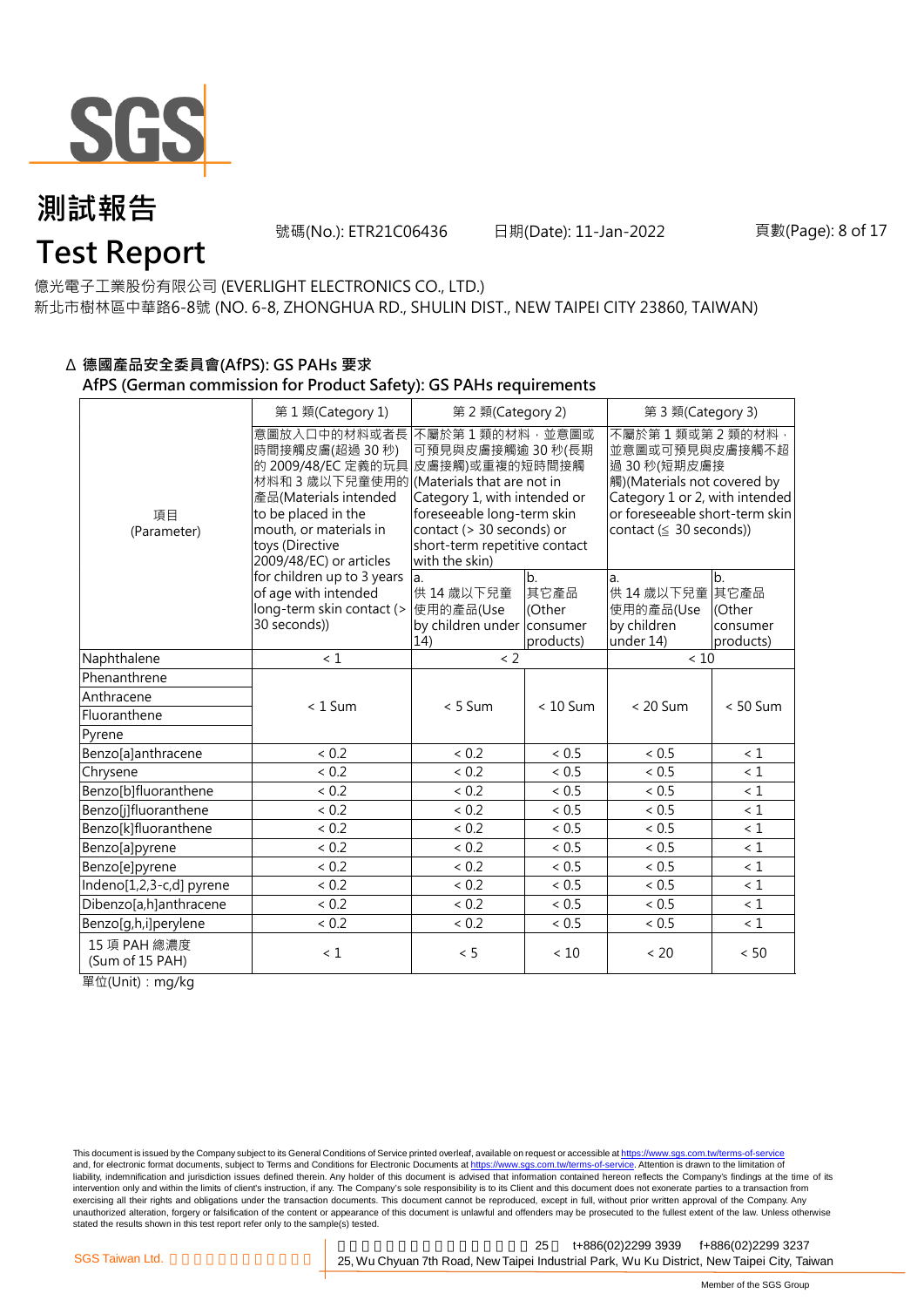

號碼(No.): ETR21C06436 日期(Date): 11-Jan-2022 頁數(Page): 9 of 17

億光電子工業股份有限公司 (EVERLIGHT ELECTRONICS CO., LTD.)

新北市樹林區中華路6-8號 (NO. 6-8, ZHONGHUA RD., SHULIN DIST., NEW TAIPEI CITY 23860, TAIWAN)

#### **重金屬流程圖 / Analytical flow chart of Heavy Metal**

根據以下的流程圖之條件,樣品已完全溶解。 (六價鉻測試方法除外)

These samples were dissolved totally by pre-conditioning method according to below flow chart.

( $Cr^{6+}$  test method excluded)



This document is issued by the Company subject to its General Conditions of Service printed overleaf, available on request or accessible at https://www.sgs.com.tw/terms-of-service and, for electronic format documents, subject to Terms and Conditions for Electronic Documents at https://www.sgs.com.tw/terms-of-service. Attention is drawn to the limitation of liability, indemnification and jurisdiction issues defined therein. Any holder of this document is advised that information contained hereon reflects the Company's findings at the time of its intervention only and within the limits of client's instruction, if any. The Company's sole responsibility is to its Client and this document does not exonerate parties to a transaction from exercising all their rights and obligations under the transaction documents. This document cannot be reproduced, except in full, without prior written approval of the Company. Any<br>unauthorized alteration, forgery or falsif stated the results shown in this test report refer only to the sample(s) tested.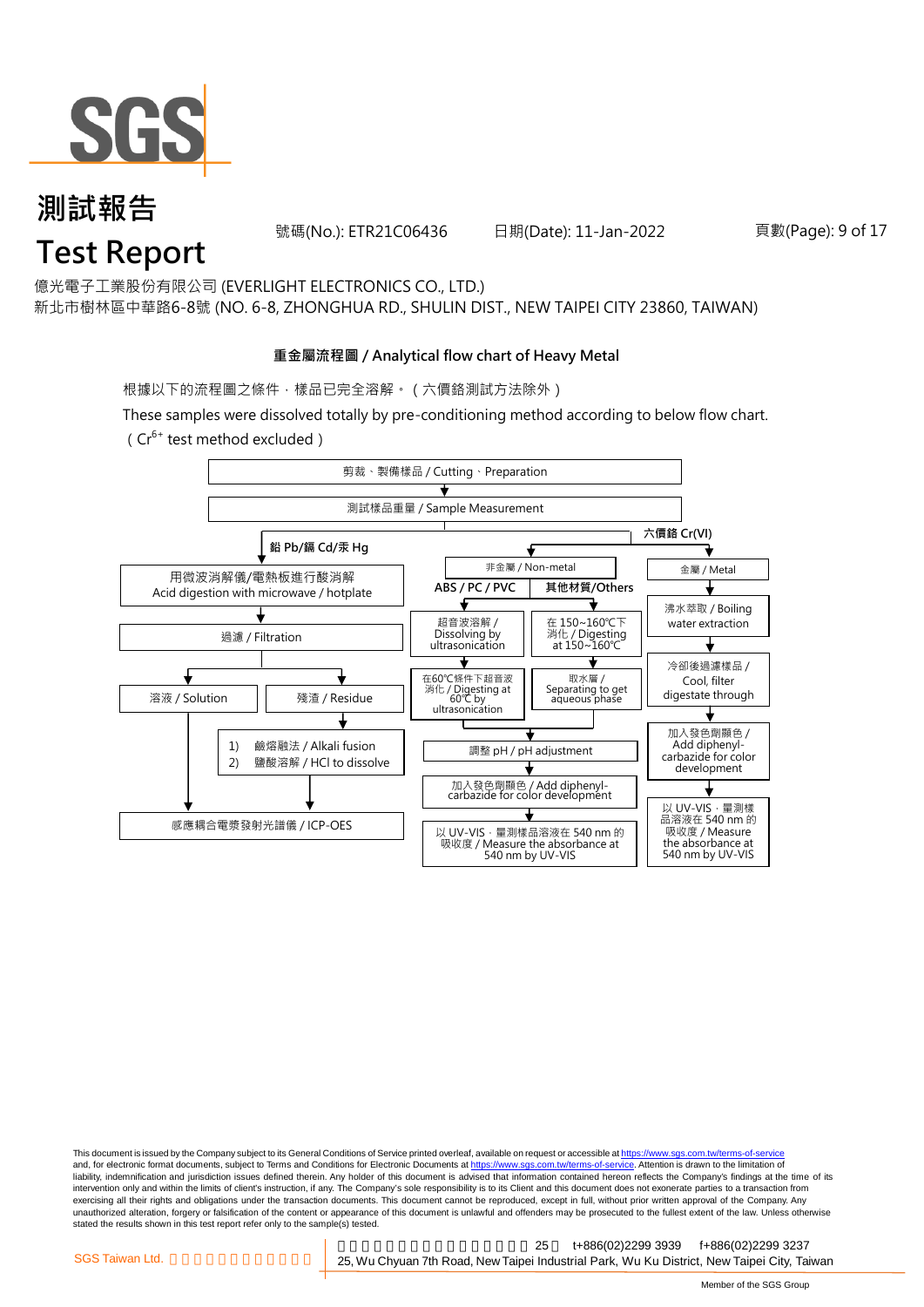

號碼(No.): ETR21C06436 日期(Date): 11-Jan-2022 頁數(Page): 10 of 17

億光電子工業股份有限公司 (EVERLIGHT ELECTRONICS CO., LTD.)

新北市樹林區中華路6-8號 (NO. 6-8, ZHONGHUA RD., SHULIN DIST., NEW TAIPEI CITY 23860, TAIWAN)

#### **多溴聯苯/多溴聯苯醚分析流程圖 / Analytical flow chart - PBBs/PBDEs**



This document is issued by the Company subject to its General Conditions of Service printed overleaf, available on request or accessible at https://www.sgs.com.tw/terms-of-service and, for electronic format documents, subject to Terms and Conditions for Electronic Documents at https://www.sgs.com.tw/terms-of-service. Attention is drawn to the limitation of liability, indemnification and jurisdiction issues defined therein. Any holder of this document is advised that information contained hereon reflects the Company's findings at the time of its intervention only and within the limits of client's instruction, if any. The Company's sole responsibility is to its Client and this document does not exonerate parties to a transaction from exercising all their rights and obligations under the transaction documents. This document cannot be reproduced, except in full, without prior written approval of the Company. Any<br>unauthorized alteration, forgery or falsif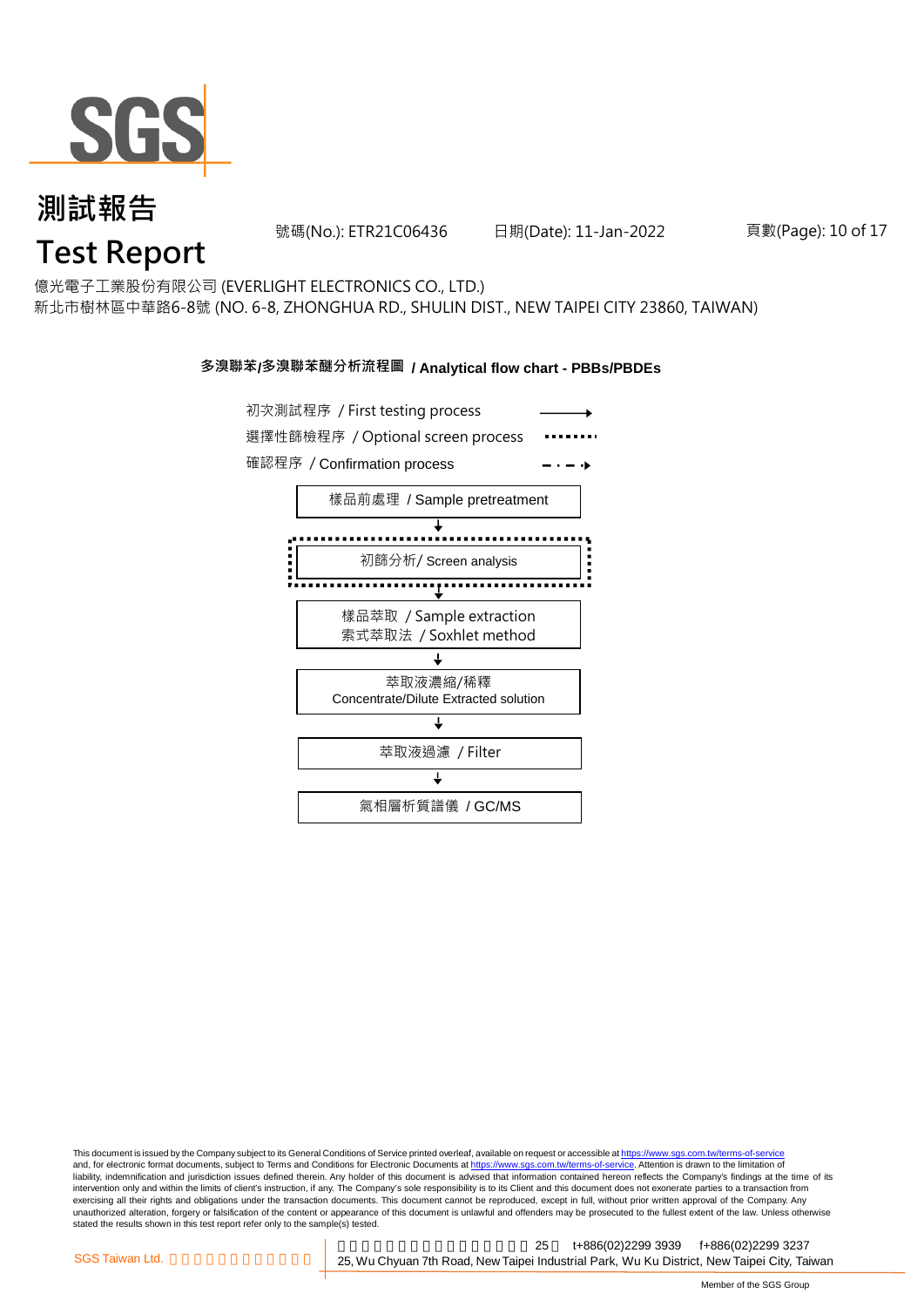

號碼(No.): ETR21C06436 日期(Date): 11-Jan-2022 頁數(Page): 11 of 17

### 億光電子工業股份有限公司 (EVERLIGHT ELECTRONICS CO., LTD.)

新北市樹林區中華路6-8號 (NO. 6-8, ZHONGHUA RD., SHULIN DIST., NEW TAIPEI CITY 23860, TAIWAN)

#### **可塑劑分析流程圖 / Analytical flow chart - Phthalate**



#### **【測試方法/Test method: IEC 62321-8】**

This document is issued by the Company subject to its General Conditions of Service printed overleaf, available on request or accessible at <u>https://www.sgs.com.tw/terms-of-service</u><br>and, for electronic format documents, su liability, indemnification and jurisdiction issues defined therein. Any holder of this document is advised that information contained hereon reflects the Company's findings at the time of its intervention only and within the limits of client's instruction, if any. The Company's sole responsibility is to its Client and this document does not exonerate parties to a transaction from exercising all their rights and obligations under the transaction documents. This document cannot be reproduced, except in full, without prior written approval of the Company. Any<br>unauthorized alteration, forgery or falsif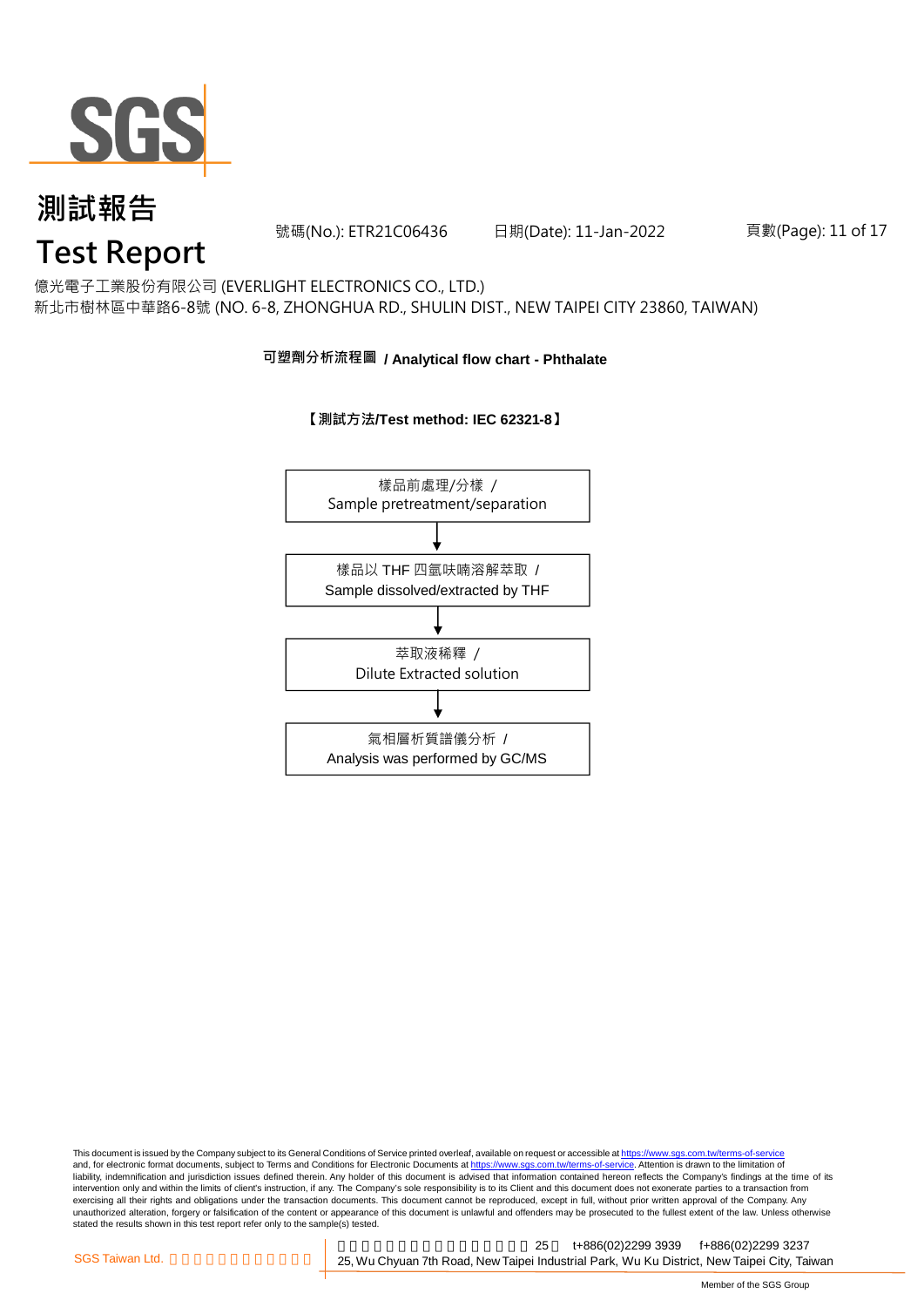

號碼(No.): ETR21C06436 日期(Date): 11-Jan-2022 頁數(Page): 12 of 17

### 億光電子工業股份有限公司 (EVERLIGHT ELECTRONICS CO., LTD.)

新北市樹林區中華路6-8號 (NO. 6-8, ZHONGHUA RD., SHULIN DIST., NEW TAIPEI CITY 23860, TAIWAN)

#### **六溴環十二烷分析流程圖 / Analytical flow chart - HBCDD**



This document is issued by the Company subject to its General Conditions of Service printed overleaf, available on request or accessible at <u>https://www.sgs.com.tw/terms-of-service</u><br>and, for electronic format documents, su liability, indemnification and jurisdiction issues defined therein. Any holder of this document is advised that information contained hereon reflects the Company's findings at the time of its intervention only and within the limits of client's instruction, if any. The Company's sole responsibility is to its Client and this document does not exonerate parties to a transaction from exercising all their rights and obligations under the transaction documents. This document cannot be reproduced, except in full, without prior written approval of the Company. Any<br>unauthorized alteration, forgery or falsif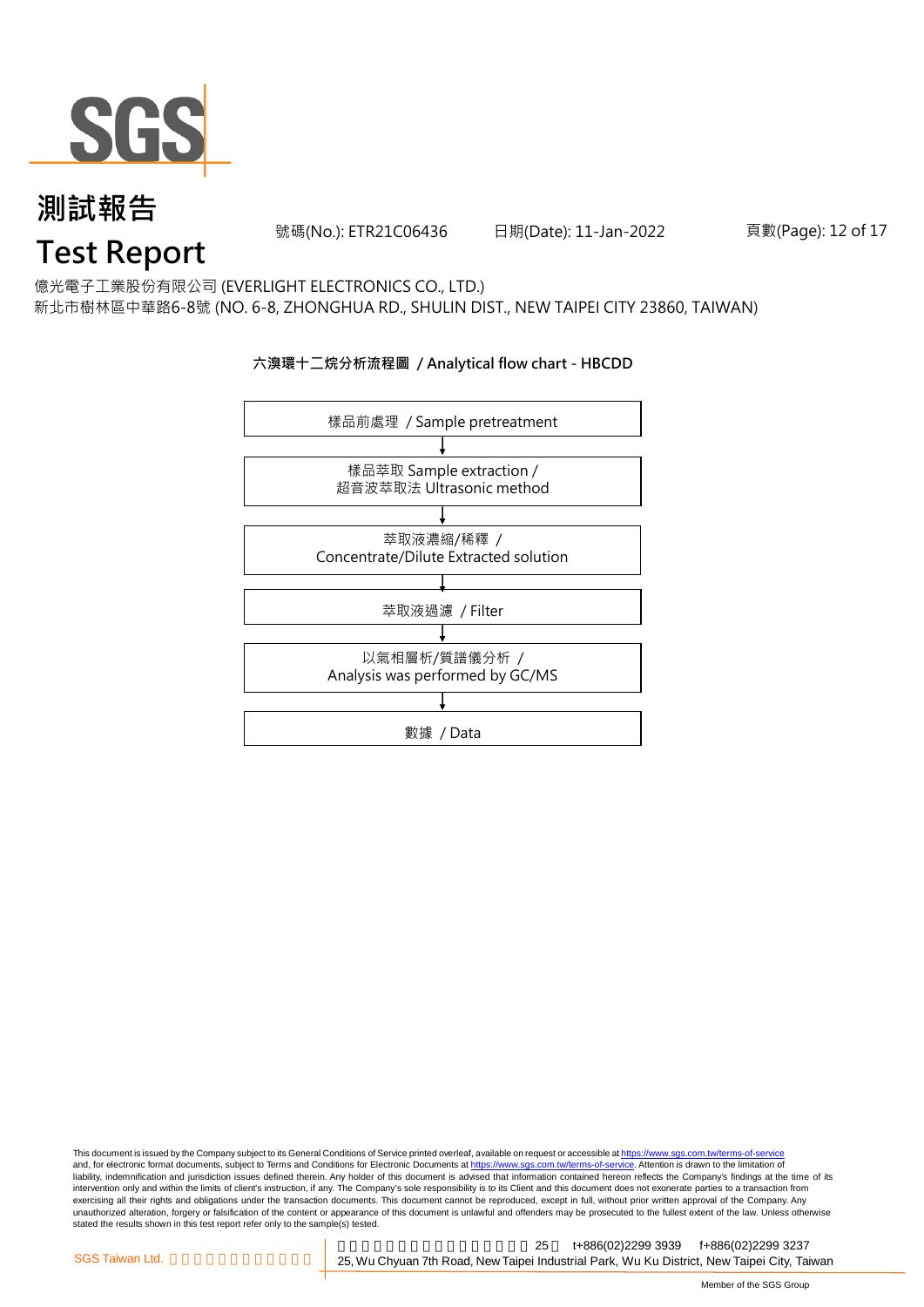

號碼(No.): ETR21C06436 日期(Date): 11-Jan-2022 頁數(Page): 13 of 17

億光電子工業股份有限公司 (EVERLIGHT ELECTRONICS CO., LTD.)

新北市樹林區中華路6-8號 (NO. 6-8, ZHONGHUA RD., SHULIN DIST., NEW TAIPEI CITY 23860, TAIWAN)



#### **鹵素分析流程圖 / Analytical flow chart - Halogen**

This document is issued by the Company subject to its General Conditions of Service printed overleaf, available on request or accessible at <u>https://www.sgs.com.tw/terms-of-service</u><br>and, for electronic format documents, su liability, indemnification and jurisdiction issues defined therein. Any holder of this document is advised that information contained hereon reflects the Company's findings at the time of its intervention only and within the limits of client's instruction, if any. The Company's sole responsibility is to its Client and this document does not exonerate parties to a transaction from exercising all their rights and obligations under the transaction documents. This document cannot be reproduced, except in full, without prior written approval of the Company. Any<br>unauthorized alteration, forgery or falsif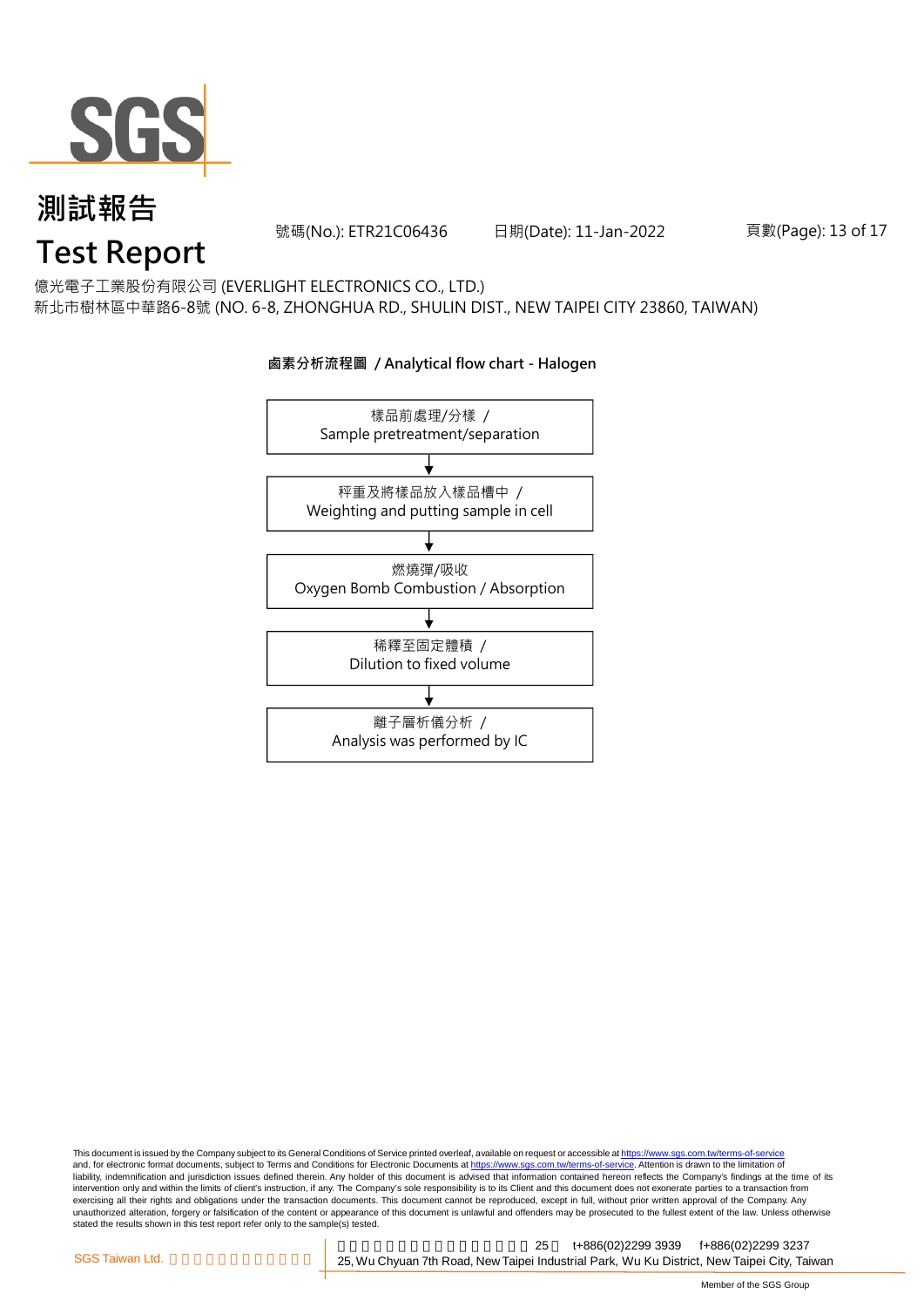

號碼(No.): ETR21C06436 日期(Date): 11-Jan-2022 頁數(Page): 14 of 17

億光電子工業股份有限公司 (EVERLIGHT ELECTRONICS CO., LTD.)

新北市樹林區中華路6-8號 (NO. 6-8, ZHONGHUA RD., SHULIN DIST., NEW TAIPEI CITY 23860, TAIWAN)

#### **全氟辛酸/全氟辛烷磺酸分析流程圖 / Analytical flow chart - PFOA/PFOS**



This document is issued by the Company subject to its General Conditions of Service printed overleaf, available on request or accessible at <u>https://www.sgs.com.tw/terms-of-service</u><br>and, for electronic format documents, su liability, indemnification and jurisdiction issues defined therein. Any holder of this document is advised that information contained hereon reflects the Company's findings at the time of its intervention only and within the limits of client's instruction, if any. The Company's sole responsibility is to its Client and this document does not exonerate parties to a transaction from exercising all their rights and obligations under the transaction documents. This document cannot be reproduced, except in full, without prior written approval of the Company. Any<br>unauthorized alteration, forgery or falsif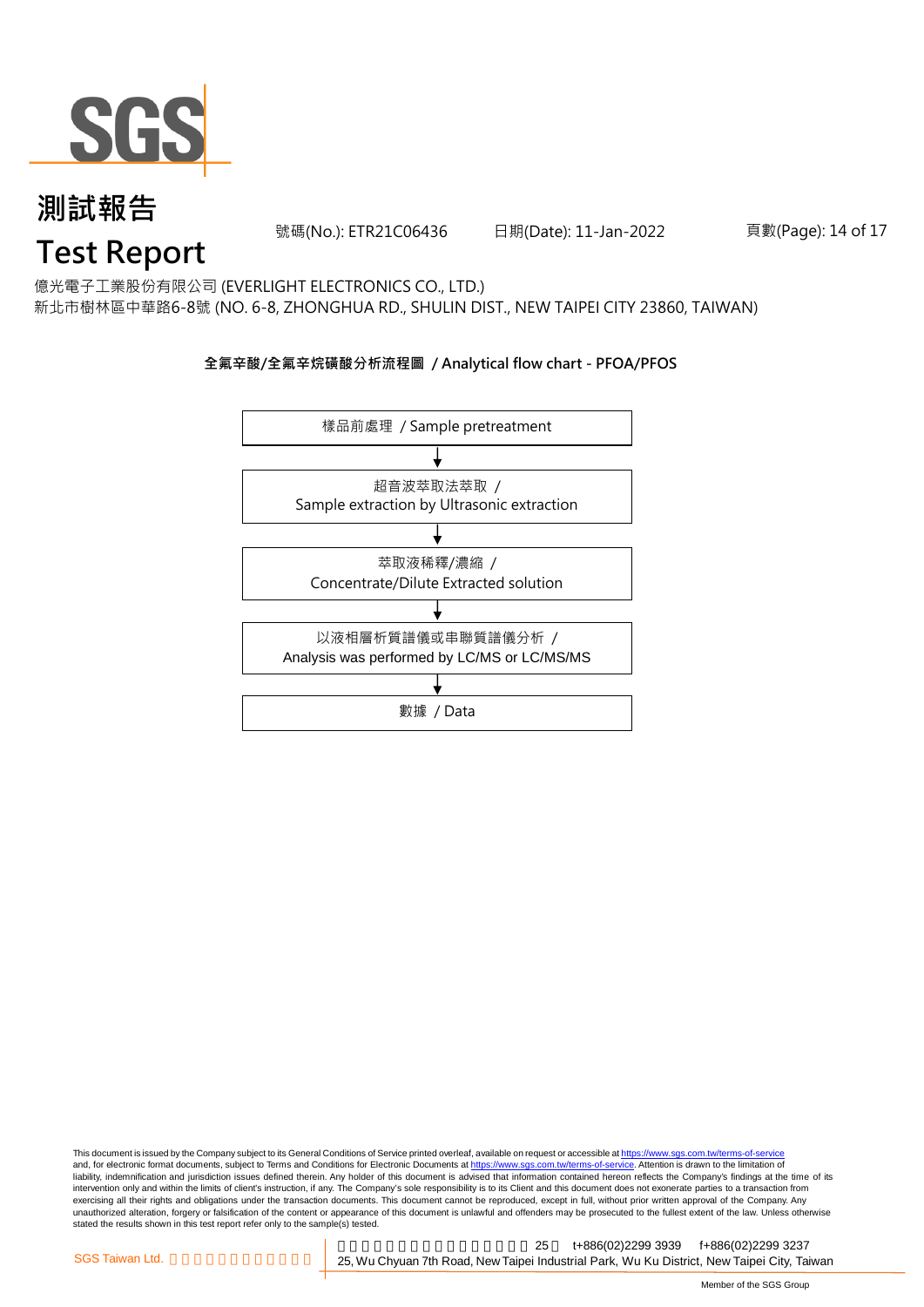

號碼(No.): ETR21C06436 日期(Date): 11-Jan-2022 頁數(Page): 15 of 17

億光電子工業股份有限公司 (EVERLIGHT ELECTRONICS CO., LTD.)

新北市樹林區中華路6-8號 (NO. 6-8, ZHONGHUA RD., SHULIN DIST., NEW TAIPEI CITY 23860, TAIWAN)

### **多環芳香烴分析流程圖 /**

#### **Analytical flow chart - PAHs (Polycyclic Aromatic Hydrocarbons)**



This document is issued by the Company subject to its General Conditions of Service printed overleaf, available on request or accessible at <u>https://www.sgs.com.tw/terms-of-service</u><br>and, for electronic format documents, su liability, indemnification and jurisdiction issues defined therein. Any holder of this document is advised that information contained hereon reflects the Company's findings at the time of its intervention only and within the limits of client's instruction, if any. The Company's sole responsibility is to its Client and this document does not exonerate parties to a transaction from exercising all their rights and obligations under the transaction documents. This document cannot be reproduced, except in full, without prior written approval of the Company. Any<br>unauthorized alteration, forgery or falsif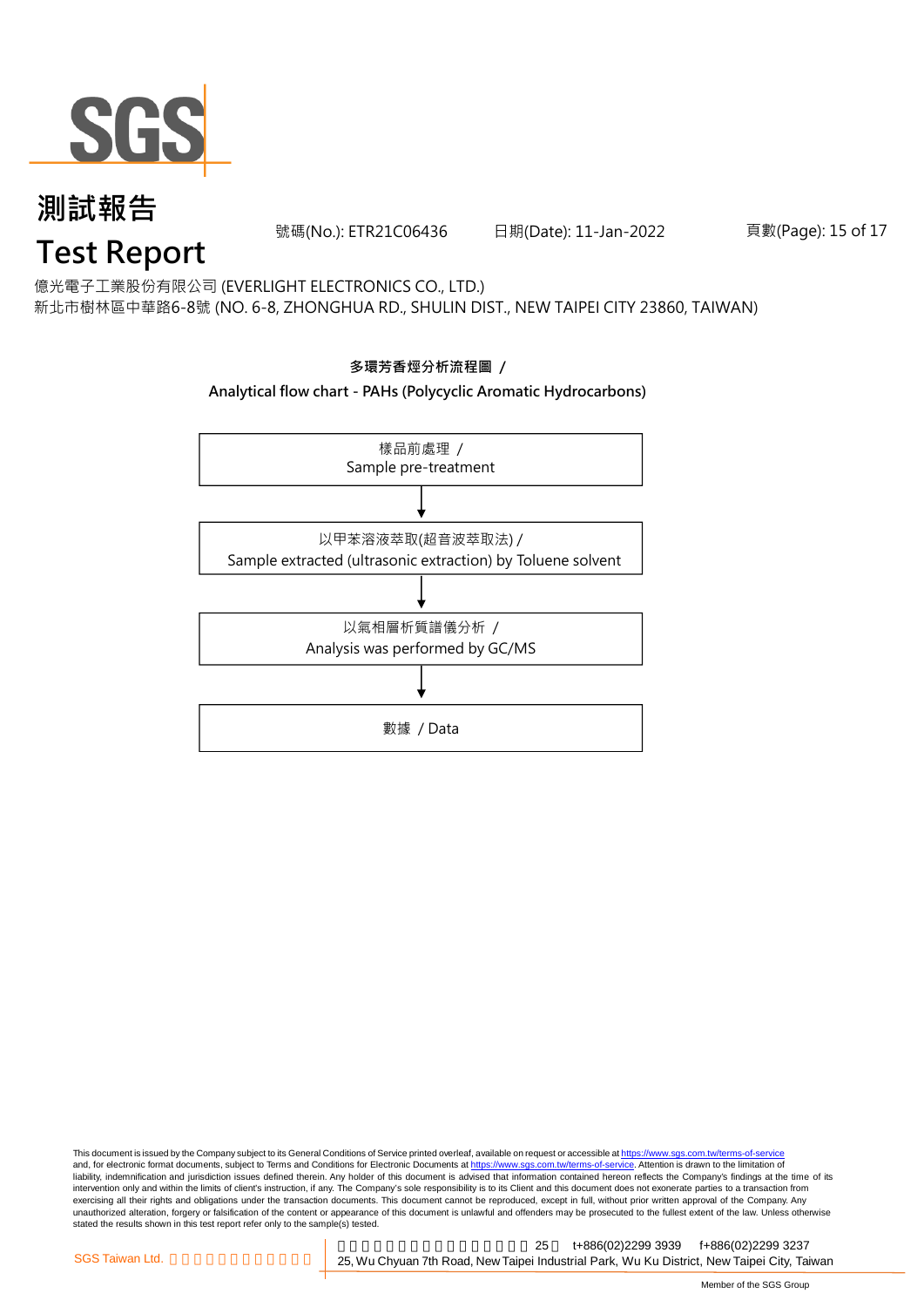

號碼(No.): ETR21C06436 日期(Date): 11-Jan-2022 頁數(Page): 16 of 17

億光電子工業股份有限公司 (EVERLIGHT ELECTRONICS CO., LTD.)

新北市樹林區中華路6-8號 (NO. 6-8, ZHONGHUA RD., SHULIN DIST., NEW TAIPEI CITY 23860, TAIWAN)

#### **元素(含重金屬)分析流程圖 / Analytical flow chart of Elements (Heavy metal included)**

根據以下的流程圖之條件,樣品已完全溶解。

These samples were dissolved totally by pre-conditioning method according to below flow chart.

【參考方法/Reference method:US EPA 3051A、US EPA 3052】



\* US EPA 3051A 方法未添加氫氟酸 / US EPA 3051A method does not add HF.

This document is issued by the Company subject to its General Conditions of Service printed overleaf, available on request or accessible at https://www.sgs.com.tw/terms-of-service and, for electronic format documents, subject to Terms and Conditions for Electronic Documents at https://www.sgs.com.tw/terms-of-service. Attention is drawn to the limitation of liability, indemnification and jurisdiction issues defined therein. Any holder of this document is advised that information contained hereon reflects the Company's findings at the time of its intervention only and within the limits of client's instruction, if any. The Company's sole responsibility is to its Client and this document does not exonerate parties to a transaction from exercising all their rights and obligations under the transaction documents. This document cannot be reproduced, except in full, without prior written approval of the Company. Any<br>unauthorized alteration, forgery or falsif stated the results shown in this test report refer only to the sample(s) tested.